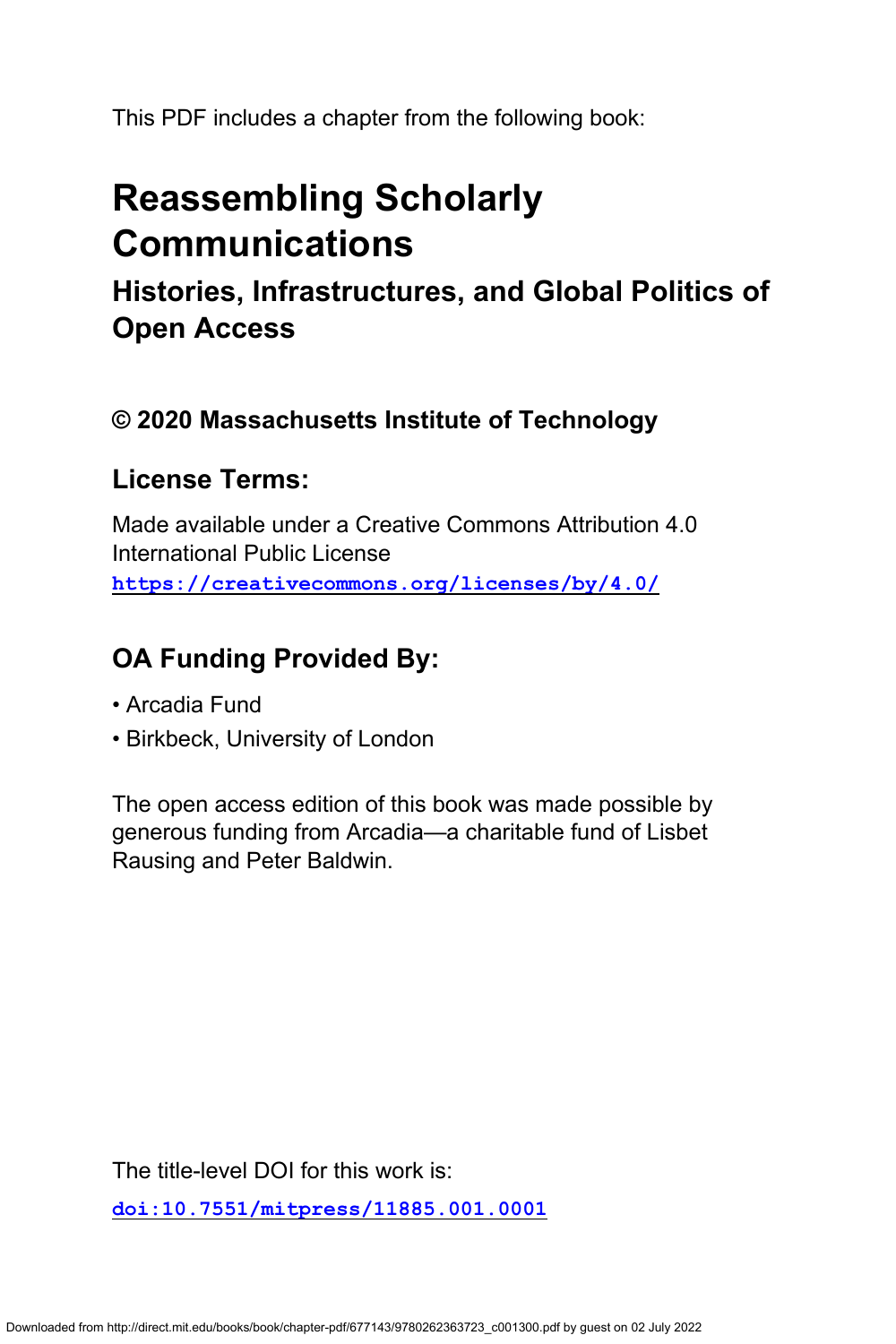# **13 Libraries, Museums, and Archives as Speculative Knowledge Infrastructure**

### **Bethany Nowviskie**

Two basic tenets of Afrofuturism have shaped my understanding of digital libraries, archives, and museums as twenty-first-century knowledge infrastructure. The first is a question; the second, a set of twinned assertions. The alarming geopolitical and environmental inflection points at which we currently find ourselves demand—more clearly than ever—that we answer the *question* in the affirmative, and that we actively encode Afrofuturist *assertions* from the surface to the bones of our digital libraries: from the deep structures in which we store, deliver, protect, and preserve cultural and scientific data; to the ontologies and metadata systems through which we produce information and organize, rationalize, and seek to make it interoperable; to those platforms and interfaces for discovery, contemplation, analysis, and storytelling that must be forevermore inextricably algorithmic and humane—predicated on decisions, understandings, and ethical, empathetic engagement with communities understood both locally and "at scale": communities large and small; present, past, and yet to come. It is in this light that I present five spectra along which digital cultural heritage and open science platform-builders must more consciously and collaboratively design enabling knowledge infrastructure, if we mean to use information technology to meet present social challenges and future global and personal responsibilities.

### **A Question and Two Assertions**

In a 1994 *Flame Wars* essay, cyberculture critic Mark Dery both coined the term "Afrofuturism" and posed a question at the heart of the speculative art, music, fiction, poetry, fashion, and design that meet in this rich and longstanding nexus of Black diasporic aesthetics and inquiry. The question is this: "Can a community whose past has been deliberately rubbed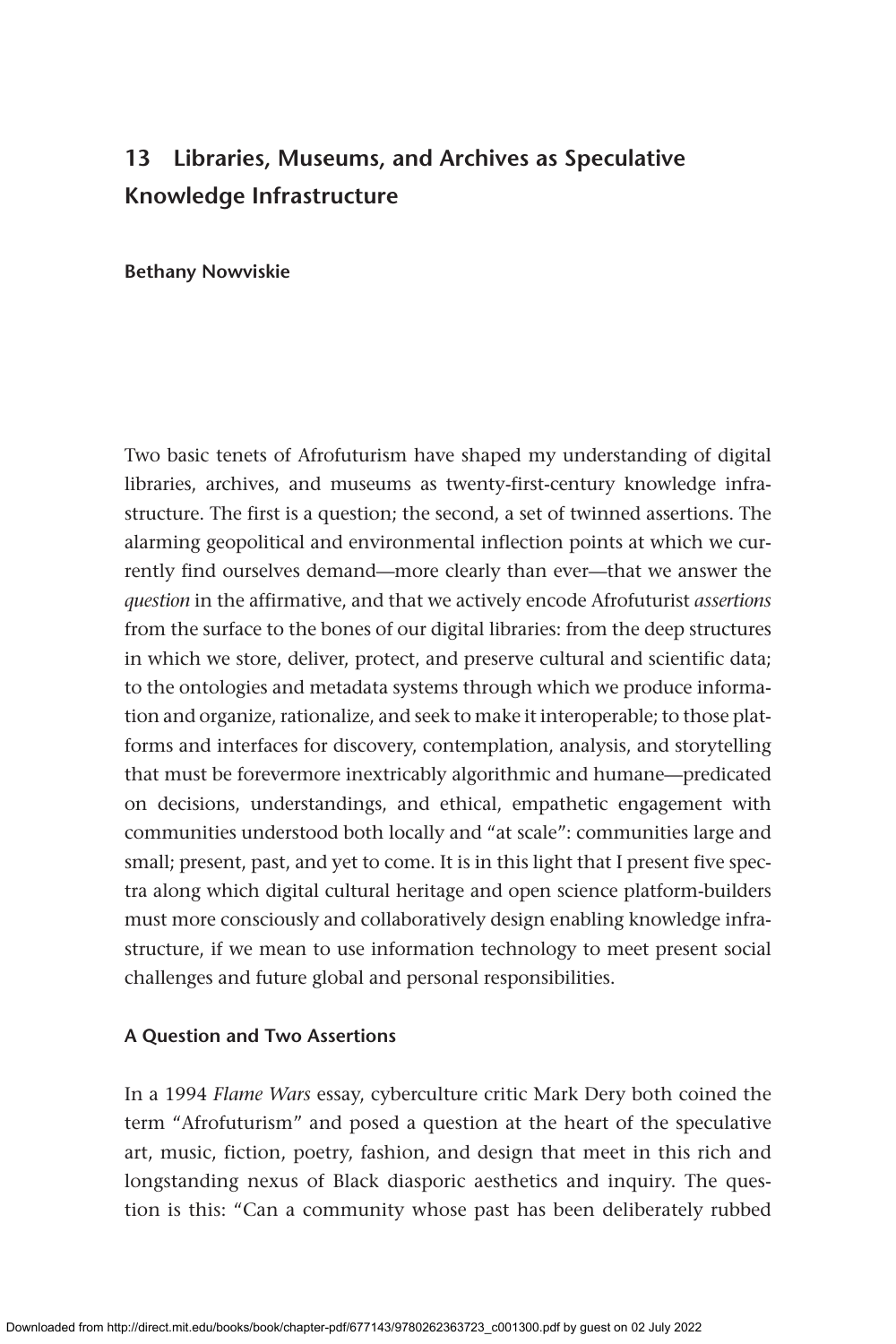out, and whose energies have subsequently been consumed by the search for legible traces of its history, imagine possible futures?"<sup>1</sup> Afrofuturism's answer to the question has been a defiant yes, but victims and descendants of the transatlantic slave trade are not the only communities marginalized by archival absence and who have been subject—in our inherited systems of knowledge representation as well as in their digital manifestations and evolutions—to problems of structural misrepresentation, exploitation, thwarted agency, and neglect.

Our responsibility as stewards of sources and scholarship, and as designers of cultural heritage infrastructure that serves the broadest cause of social justice and the public good is not merely to address that first, daunting task (the provision of "legible traces" of the past through more broadly accessible special collections, archives, and archaeological, environmental, and genetic datasets) but to enable the independent production, by our varied and often marginalized constituencies, of community-driven, futureoriented *speculative collections*. By this I mean not merely visions for change and social uplift, as crucial as those may be, but also wholly new ontologies and epistemologies: inventive archival assemblages, structures, or re/ presentations of human experience and understanding. Can new knowledge representation systems challenge Western, progressive, and neoliberal notions of time as an arrow and regularly ticking clock? Can they counter the limiting sense our digital library and museum interfaces too often give, of archives as incontrovertible evidence—the suggestion, reinforced by design, that the present state of human affairs is the inevitable and singularly logical result of the accumulated data of the past; that our repositories primarily look backward to flat facts, not forward to imaginative, generative, alternate futures or slantwise through branching, looping time?<sup>2</sup>

Two assertions by Afrofuturist thinkers may usefully direct our response to contemporary challenges and opportunities in digital library interface and systems design.<sup>3</sup> The first is jazz saxophonist Shabaka Hutchings's distillation of the core message of musician and performer Sun Ra: the deceptively simple idea that the fundamental marker of liberty is found in a people's ability to build knowledge infrastructure: "the fact that communities that have agency [are] able to form their own philosophical structures"—in other words, not just to receive and use information within epistemological bounds defined by those in authority (whether they be scholars and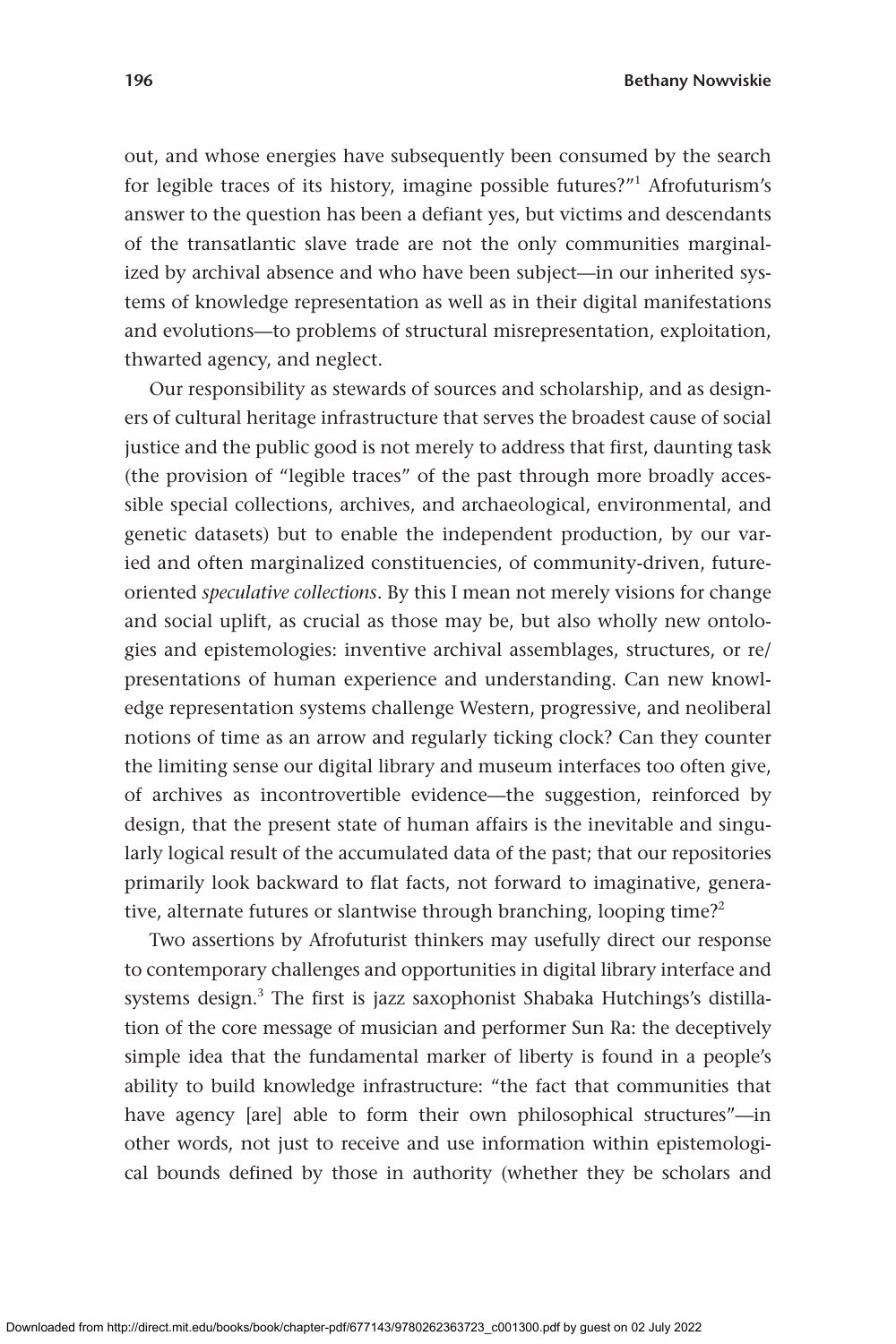teachers, legislators and corporate overlords, or librarians and technologists), but instead actively to shape knowledge at its springs and on its surfaces, for purposes of safeguarding, discovery, delivery, argument, and understanding.<sup>4</sup> The second is theorist and artist Kodwo Eshun's conception of historical, archival, and archaeological sources—including intangible cultural heritage, such as language and song—as functional and generative, active technologies in themselves. Eshun understands the objects of cultural heritage not as static content, merely to be received, but as still-running code or tools that hum with potential. Our historical repositories contain active instruments and artefacts ripe for *scratchadelia*: traces of the past intended to be *used anew and transformed even as they are played back*—just as surely as a scratch artist makes productive dissonance from a phonograph record.<sup>5</sup>

How might Eshun's technological reframing of the longstanding historiographical concept of a "usable past," Hutchings's location of liberation and community agency in the capacity not merely to access information but to create independent philosophical infrastructure, and Dery's summation of the speculative goals of Afrofuturism become informing principles for the next generation of digital library, museum, and archives builders? What considerations must be taken up, if we mean to attempt an implementation of these ideas in the form of access, storage, and preservation mechanisms, ontologies and knowledge representation systems, and platforms for discovery, (counter)narrative, and display?

### **Five Spectra for Twenty-First-Century Knowledge Design**

I offer here a nonexclusive list of questions and concerns for future-oriented and liberatory digital library design, figured as spectra along which responsible creators of user interfaces and open-access infrastructures might more consciously and actively position their work. In no case are the ends of a spectrum self-cancelling notions; in other words, we may usefully imagine malleable systems that open themselves to multiple, simultaneous applications and axial orientations. The most fruitful outcome of any design exercise considering digital knowledge spectra like these would be increased awareness of the implications of such concerns on individuals and communities: the possibilities they welcome and foreclose; the dangers they forestall and fail to see; their fundamental generosities and parsimony.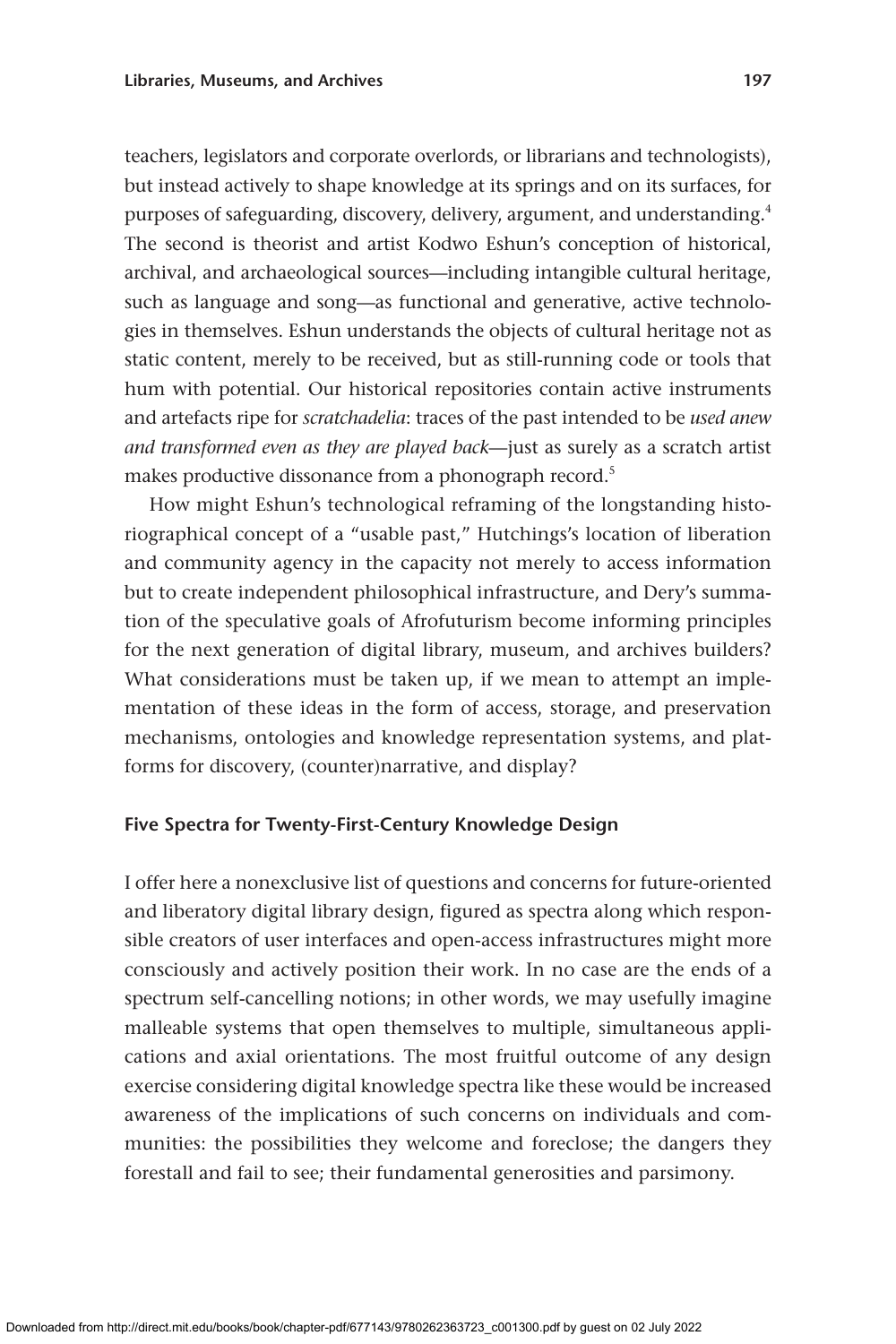#### **Enlightenment versus Afrofuturist Structurings**

Popular and even scholarly imagination of library organizational schemes rests in an Enlightenment-era crystallization of singular, dominant understandings: the best that a rational society accepts and knows. It is no accident that we appeal to "authority files" in creating interoperable metadata and often find it simplest to conceive of and share information in stemmatic, parent-child relationships and tabular form. But new possibilities for locating intersections and melding of multiple taxonomies and inheritances—alternate logical systems and naming schemes—through approaches leveraging linked open data and topic modeling bring us closer than ever to enabling an Afrofuturist vision of actualized community agency in the formation of digital knowledge infrastructure. This is fundamental liberty that would reach its fullest expression in the creation of grassroots, independent, broadly accessible, machinereadable philosophical framings, beholden to no one. We might invest in such a thing. However, in an era of climate data denial, derogated scientific and scholarly expertise, rising white supremacy, and so-called fake news, as John Holmwood covers elsewhere in this volume, is it not also our responsibility to construct libraries that reflect and prop up those structures for knowledge sharing, truth-seeking, and enlightened liberalism that the academy has long evolved and optimized, namely the forms and methods of our sciences and disciplines?<sup>6</sup> If so, how can indigenous knowledge and resistant or subaltern premises also be made central to digital library design? How might we honor and elevate grassroots, marginalized viewpoints structurally, without providing platforms that simultaneously open themselves to political disinformation campaigns and to ideologies of violence and oppression?

#### **Historico-Evidentiary versus Speculative Orientation**

Similarly, prototyping exercises that address the basic *temporal* and *evidentiary* alignment of our libraries could help us produce improved discovery interfaces and richer platforms for argument, storytelling, and display. Present designs more often suggest the primacy of singular, retrospective and historical orientations, and too few afford users the opportunity to create and share multiple speculative or futurist arrangements and understandings. The fundamental questions are these: do our digital libraries present their contents as fact, or as fodder for interpretation? Do they adequately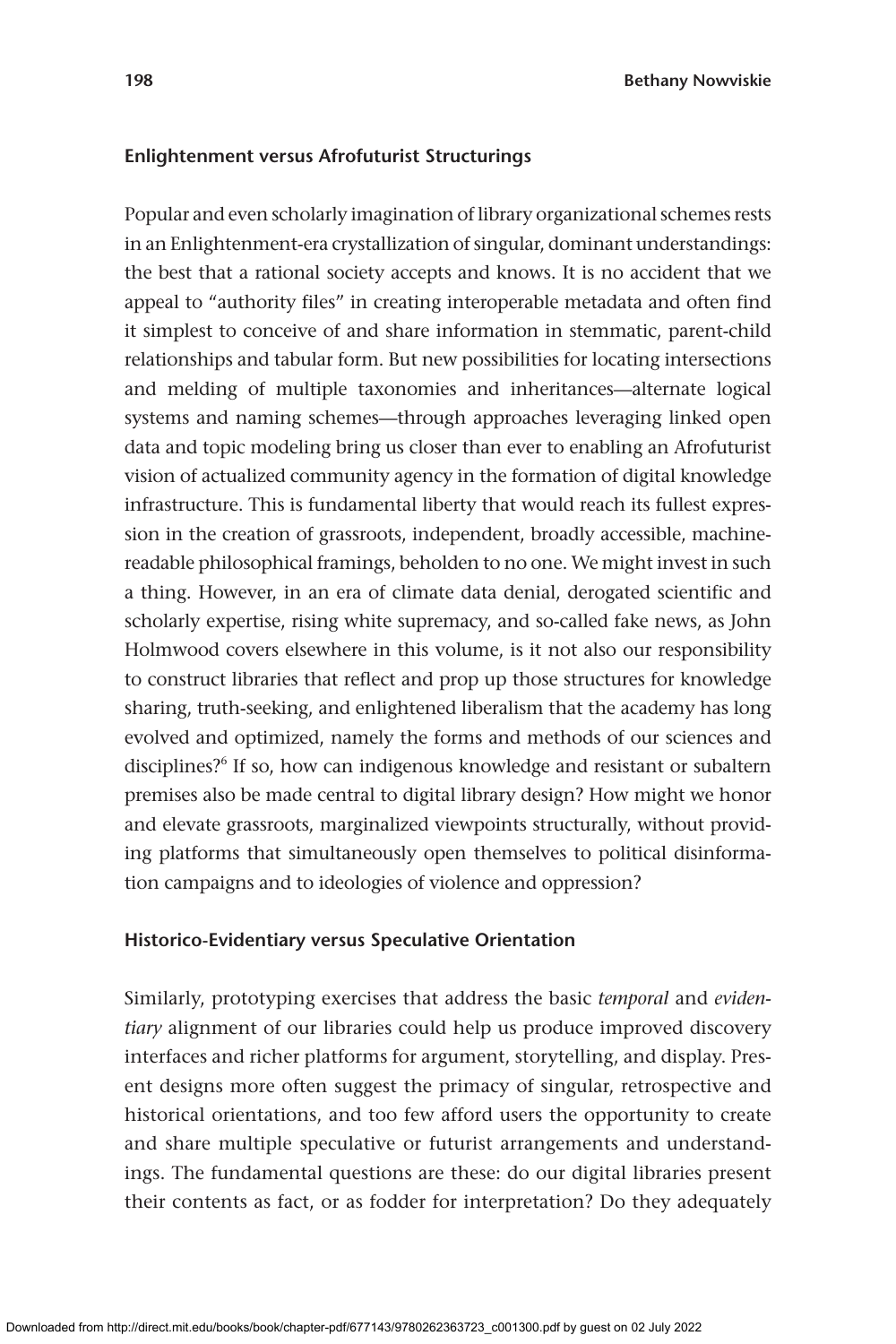indicate gaps and absences, and allow for their exploration as a force? Do they allow us to look backwards *and* ahead?

To answer these questions in the form of prototype designs requires us to delve beyond the interface layer in digital knowledge infrastructure and into the fundamental nature of our archives. Wendy Duff and Verne Harris, in seeking a new basis for archival description, argue against positioning "archives and records within the numbing strictures of record keeping … which posit 'the record' as cocooned in a timebound layering of meaning, and reduce description to the work of capturing and polishing the cocoon." Instead, they call for "a liberatory [descriptive] standard … posit[ing] the record as always in the process of being made, the record opening out of the future. Such a standard would not seek to affirm the keeping of something already made  $\ldots$  [but rather] open-ended making and re-making." In considering the orientation of our libraries toward digital objects as evidence, we should also heed Anne Gilliland and Michelle Caswell's call for increased attention to the "archival imaginary": those absent (perhaps missing, destroyed, merely theorized or wished-for) documents that traverse aporia and offer "counterbalances and sometimes resistance to dominant legal, bureaucratic, historical and forensic notions of evidence that … fall short in explaining the capacity of records and archives" to move us. Designing for such imaginaries would counter "strands of archival theory and practice [that] maintain an un-reflexive preoccupation with the actual, the instantiated, the accessible and the deployable—that is, with records that have … evidentiary capacity." How might "differing imagined trajectories of the future" emerge from records both present in and absent from the past?<sup>8</sup>

### **Assessment versus the Incommensurate**

These questions lead us to the hyper-measured condition of contemporary digital libraries. Comprised of counting machines and situated in the neoliberal academy, how could our digital knowledge platforms and systems be otherwise? And indeed, thoughtfully designed and well-supported metrics can help us to refine those systems and suit them better to the people who must inhabit them. Their collection is also a necessary, pragmatic response to straightened circumstances. In the face of information abundance, increasing service demands, and limited financial and staffing capacity, assessment measures are instruments through which open-access advocates and cultural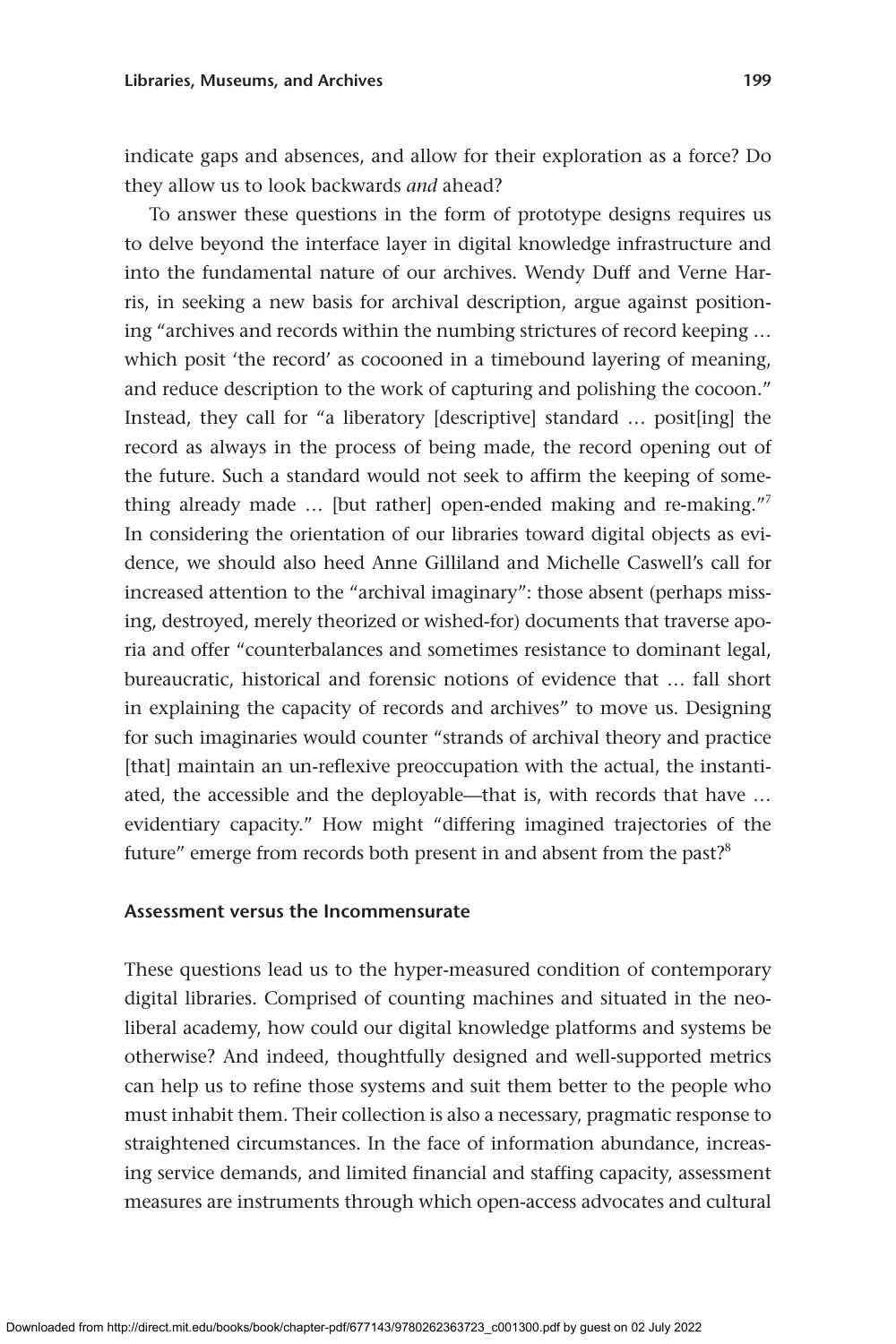heritage professionals can make the case for resources and show where they are wisely applied.<sup>9</sup> Measurement is not going away. The challenge for systems and interface designers is to build in ways that enable *humane and ethical quantification* of behaviors and objects that are by nature deeply ambiguous and even ineffable. These include users' complex interactions with digital cultural data and those instantiations themselves: both digitized and borndigital information—records that are continually remediated as they are delivered or displayed. Both the (non-self-identical) objects of study in digital libraries and the experiences we wish to promote with/in them are fundamentally fungible, organic, fluid, and incommensurate, one with another.<sup>10</sup>

### **Transparency versus Surveillance**

Patron records have emerged, through the latter half of the twentieth century and most sharply in the United States after the passage of the 2001 USA PATRIOT Act, as among the most closely guarded and assiduously expunged datasets librarians hold. So must twenty-first-century digital knowledge infrastructure design keep privacy concerns paramount.<sup>11</sup> Even as we come to understand technologies of sharing and surveillance as a single Janus-faced beast, it is our legal and ethical obligation to create mechanisms by which we can uphold core library values and protect users' rights to read, explore, and assemble information unobserved. Our designs must also respect individual and community agency in determining whether historical or contemporary cultural records should be open to access and display in the first place—ideally fostering and encouraging local intellectual control.<sup>12</sup> But an added challenge is to shield while also opening up—ensuring that digital library infrastructure can contribute to salutary watchdog and sunlight initiatives, meant to promote transparency, accountability, and openness in government and corporate archives—and while balancing cultural and individual rights to privacy against the commons and the public good. What interface designs can serve to make these deep structural decisions and commitments apparent?

### **Local versus Global Granularities**

The fundamental paradox of the Anthropocene is that we must henceforth hold local unpredictability and planetary-scale inevitability simultaneously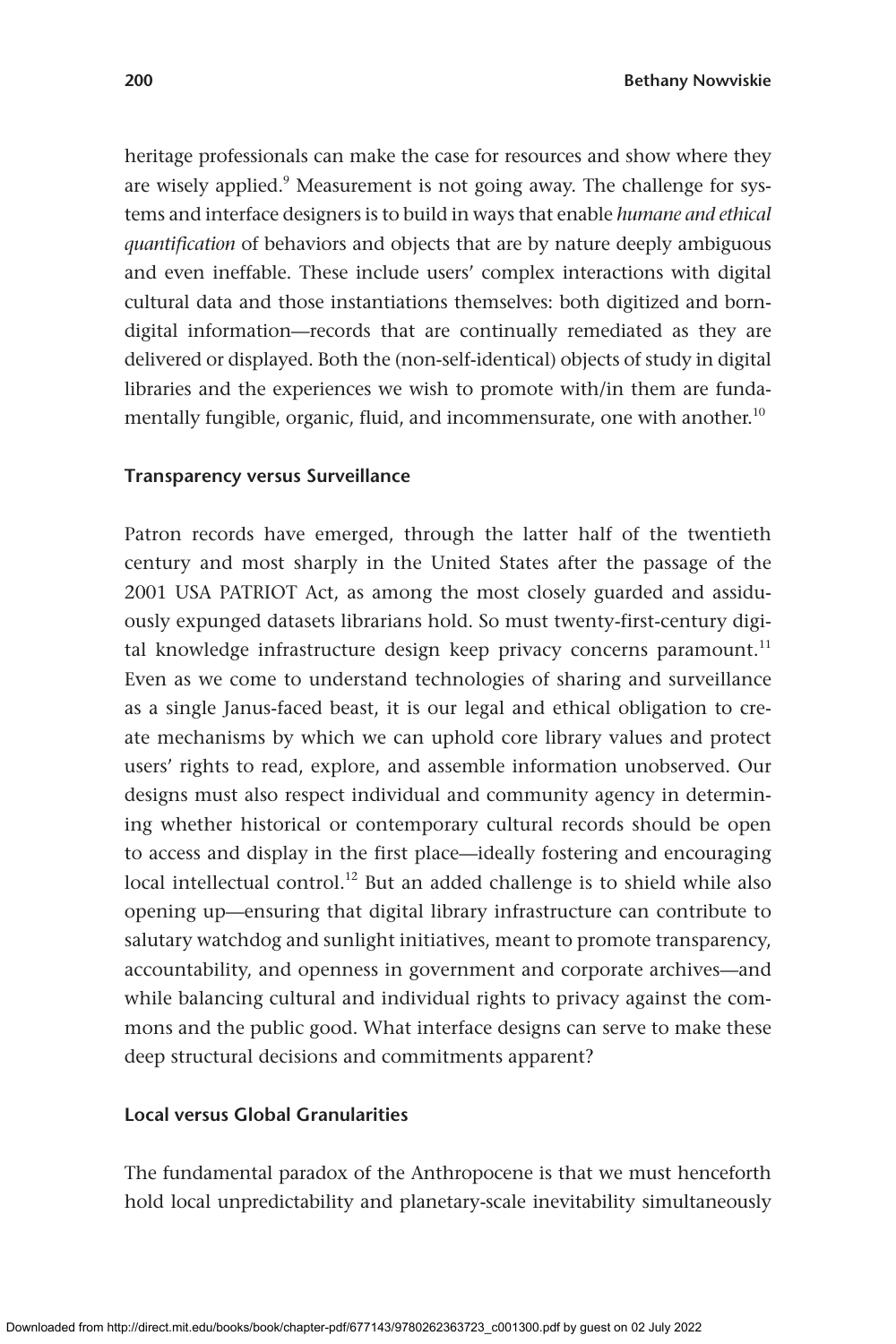in mind—and come to understand humankind as both infinitesimally small and fragile, and as a grim, global prime mover.<sup>13</sup> How do our digital library systems help us to bridge that conceptual gap, so crucial to fashioning futures that use both scientific data and empathetic understanding to their fullest extent? We require design experimentation, at all levels of our open knowledge infrastructure, that addresses the relationship of big-data processing to small-data interpretation—that understands broad, systemic thinking and local application or inquiry as part of a unified endeavor, and that can help us identify trends even as we explicate edge cases and tell the stories of exceptional experience. Can our platforms for discovery more clearly link small narratives to massive datasets? Can we design tools that help users understand visualization not as an impartial algorithmic result but as a dialogic process, an act of interpretation (one of many possible acts) that will always, necessarily, be shaped by the unique course of its own creation?

\*\*\*

These are only five among many possible vectors for design thinking that might more fully open twenty-first-century knowledge infrastructure to broader community ownership, richer scholarly application, and more creative, speculative ends. Conceptual frameworks that differ from Afrofuturism might usefully direct experimentation and prototyping in alternate ways. Indeed, the responsibilities of designers of digital libraries, museums, archives, and data repositories—like the sample spectra I present here stretch out across a wide expanse, reaching backward into histories we have yet to tell and forward to each future we may craft.

#### **Notes**

1. Mark Dery, "Black to the Future: Interviews with Samuel R. Delany, Greg Tate, and Tricia Rose," in *Flame Wars: The Discourse of Cyberculture*, ed. Mark Dery (Durham, NC: Duke University Press, 1994), 180, [https://doi.org/10.1215/9780822396765-010.](https://doi.org/10.1215/9780822396765-010)

2. See Deborah A. Thomas, "Time and the Otherwise: Plantations, Garrisons and Being Human in the Caribbean," *Anthropological Theory* 16, no. 2–3 (2016): 177–200, <https://doi.org/10.1177/1463499616636269>; and the work of Rasheedah Phillips on Quantum Black Futurism (Rasheedah Phillips, "Future," in *Keywords for Radicals: The Contested Vocabulary of Late Capitalist Struggle*, ed. Kelly Fritsch, Clare O'Connor, and A. K. Thompson [Oakland, CA: AK Press, 2016], 167–174); and as described by Hyunjee Kim in "An Afrofuturist Community Center Targets Gentrification,"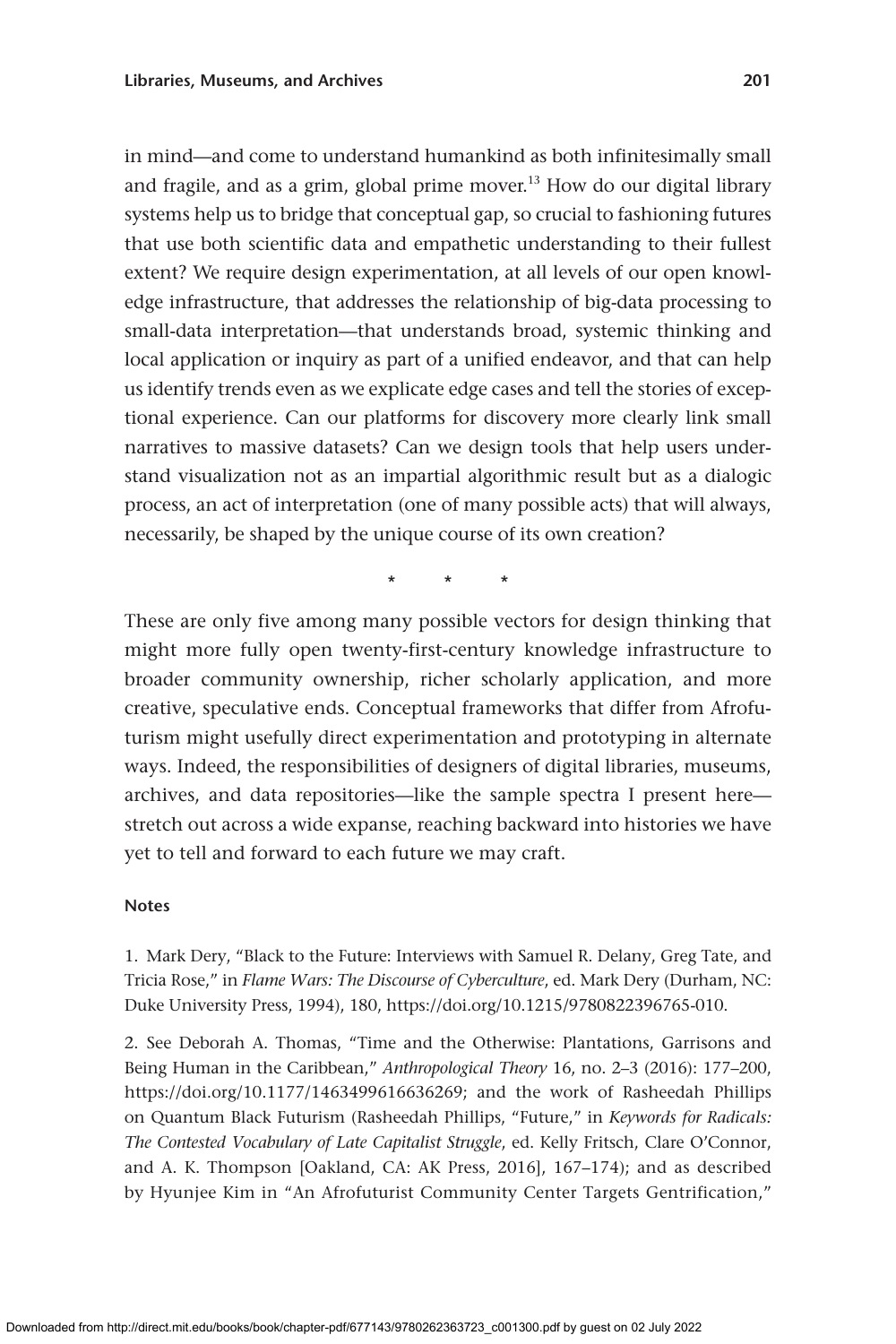Hyperallergic, June 23, 2016, [https://hyperallergic.com/307013/an-afrofuturist-comm](https://hyperallergic.com/307013/an-afrofuturist-community-center-targets-gentrification/) [unity-center-targets-gentrification/.](https://hyperallergic.com/307013/an-afrofuturist-community-center-targets-gentrification/) These issues are taken up in more depth here: Bethany Nowviskie, "Speculative Collections," *Bethany Nowviskie* (blog), October 27, 2016, [http://nowviskie.org/2016/speculative-collections/;](http://nowviskie.org/2016/speculative-collections/) they are informed by my own early design experimentation on the Temporal Modeling Project: Bethany Nowviskie, "Speculative Computing: Instruments for Interpretive Scholarship" (PhD diss., University of Virginia, 2004), [http://search.lib.virginia.edu/catalog/7h149q13w;](http://search.lib.virginia.edu/catalog/7h149q13w) and described in the "Temporal Modeling" section of Johanna Drucker and Bethany Nowviskie, "Speculative Computing: Aesthetic Provocations in Humanities Computing," in *A Companion to Digital Humanities*, ed. Susan Schreibman, Ray Siemens, and John Unsworth (Oxford: John Wiley & Sons, 2007), 431–447, [https://doi.org/10.1002](https://doi.org/10.1002/9780470999875.ch29) [/9780470999875.ch29](https://doi.org/10.1002/9780470999875.ch29).

3. Here and throughout, when I refer to "digital library" design, I mean to encompass fundamental design problems pertaining—despite their rich differences, readily acknowledged—to digital libraries, archives, museums and galleries, thematic research collections, and open repositories of data and the products of scholarship.

4. Shabaka Hutchings, "Journey Through Jazz (an Interview by Stewart Smith)," Red Bull Academy Music Daily, April 4, 2016, [https://daily.redbullmusicacademy](https://daily.redbullmusicacademy.com/2016/04/shabaka-hutchings) [.com/2016/04/shabaka-hutchings.](https://daily.redbullmusicacademy.com/2016/04/shabaka-hutchings) Hutchings references Kodwo Eshun, Sun Ra, and John Akomfrah's 1996 documentary "The Last Angel of History," all discussed here: Bethany Nowviskie, "Everywhere, Every When," *Bethany Nowviskie* (blog), April 29, 2016, [http://nowviskie.org/2016/everywhere-every-when/.](http://nowviskie.org/2016/everywhere-every-when/)

5. See Kodwo Eshun, "Further Considerations on Afrofuturism," *CR: The New Centennial Review* 3, no. 2 (2003): 287–302, [https://doi.org/10.1353/ncr.2003.0021;](https://doi.org/10.1353/ncr.2003.0021) and Kodwo Eshun, *More Brilliant Than the Sun: Adventures in Sonic Fiction* (London: Quartet Books, 1998); Laurent Fintoni, "A Brief History of Scratching," *FACT Magazine: Music News, New Music.* (blog), September 24, 2015, [https://www.factmag.com/2015](https://www.factmag.com/2015/09/24/a-brief-history-of-scratching/) [/09/24/a-brief-history-of-scratching/](https://www.factmag.com/2015/09/24/a-brief-history-of-scratching/).

6. On this subject, see Chad Wellmon, *Organizing Enlightenment: Information Overload and the Invention of the Modern Research University* (Baltimore, MD: Johns Hopkins University Press, 2015).

7. Wendy M. Duff and Verne Harris, "Stories and Names: Archival Description as Narrating Records and Constructing Meanings," *Archival Science* 2, no. 3 (2002): 263–285, [https://doi.org/10.1007/BF02435625.](https://doi.org/10.1007/BF02435625)

8. Anne J. Gilliland and Michelle Caswell, "Records and Their Imaginaries: Imagining the Impossible, Making Possible the Imagined," *Archival Science* 16, no. 1 (2016): 53–75, [https://doi.org/10.1007/s10502-015-9259-z.](https://doi.org/10.1007/s10502-015-9259-z) See also Michelle Caswell, "Inventing New Archival Imaginaries: Theoretical Foundations for Identity-Based Community Archives," in *Identity Palimpsests: Archiving Ethnicity in the U.S. and Canada*, ed. Dominique Daniel and Amalia S. Levi (Sacramento, CA: Litwin Books, 2014), 35–56.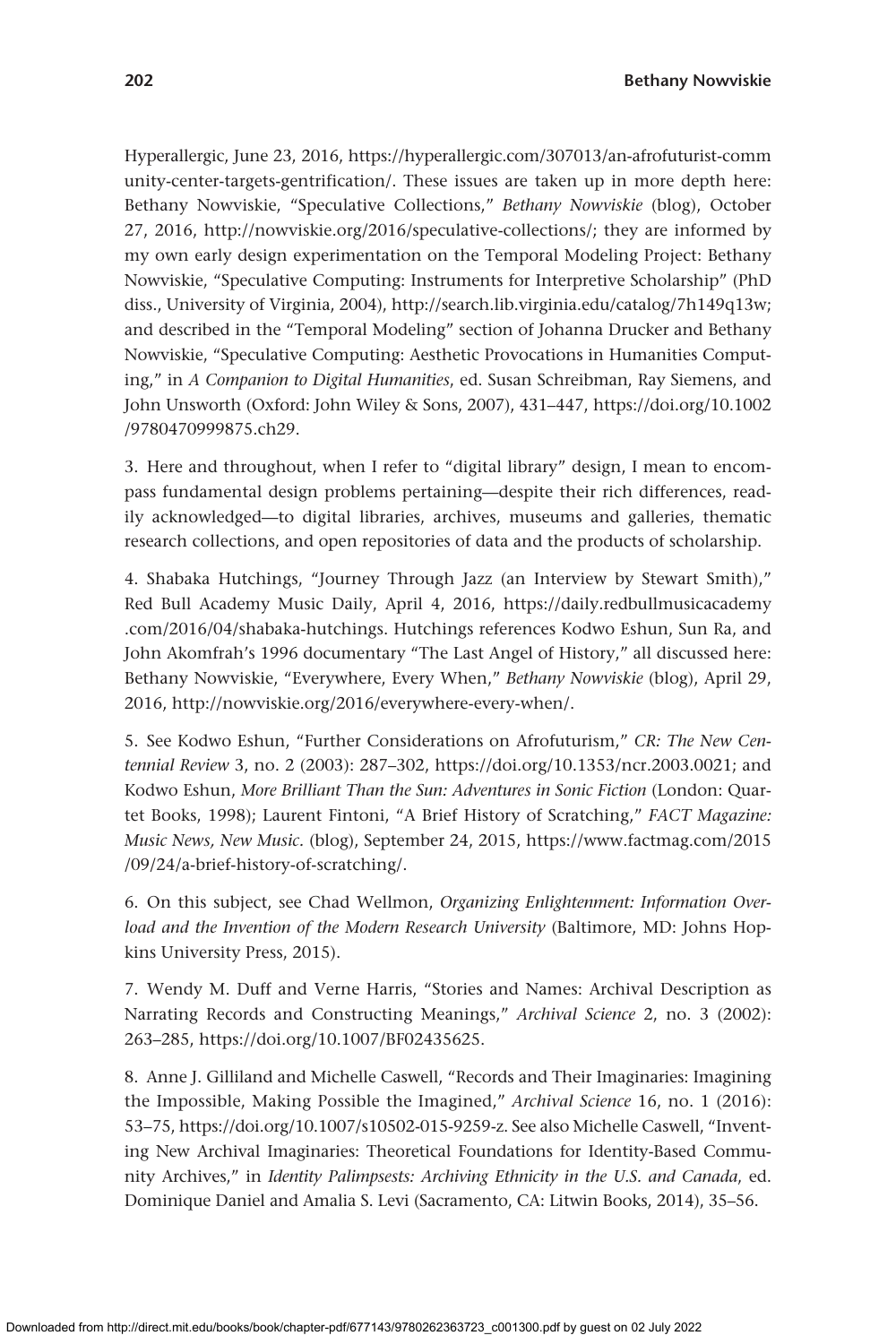9. Among grassroots initiatives in this sphere is the Digital Library Federation's Assessment Interest Group (the DLF-AIG), which includes a team focused on the "cultural assessment" of digital libraries and archives: Digital Library Federation, "Digital Library Assessment," *DLF* (blog), 2018, [https://www.diglib.org/groups/assessment/.](https://www.diglib.org/groups/assessment/)

10. See Jerome McGann, "Imagining What You Don't Know: The Theoretical Goals of The Rossetti Archive," Institute for Advanced Technology in the Humanities, University of Virginia, 1997, [http://www2.iath.virginia.edu/jjm2f/old/chum.html;](http://www2.iath.virginia.edu/jjm2f/old/chum.html) and Jerome McGann, "Marking Texts of Many Dimensions," in *A New Companion to Digital Humanities*, ed. Susan Schreibman, Ray Siemens, and John Unsworth (Oxford: John Wiley & Sons, 2015), 358–376,<https://doi.org/10.1002/9781118680605.ch25>.

11. Joan Starr, "Libraries and National Security: An Historical Review," *First Monday* 9, no. 12 (2004), <https://doi.org/10.5210/fm.v9i12.1198>.

12. An excellent example here is the work of Kimberly Christen on the Mukurtu CMS: Mukurtu, "About," accessed May 1, 2019, <http://mukurtu.org/about/>. See also her "Tribal Archives, Traditional Knowledge, and Local Contexts."

13. This is an idea I take up at greater length in "Digital Humanities in the Anthropocene," *Digital Scholarship in the Humanities* 30, no. suppl\_1 (2015): i4–i15, [https:](https://doi.org/10.1093/llc/fqv015) [//doi.org/10.1093/llc/fqv015](https://doi.org/10.1093/llc/fqv015).